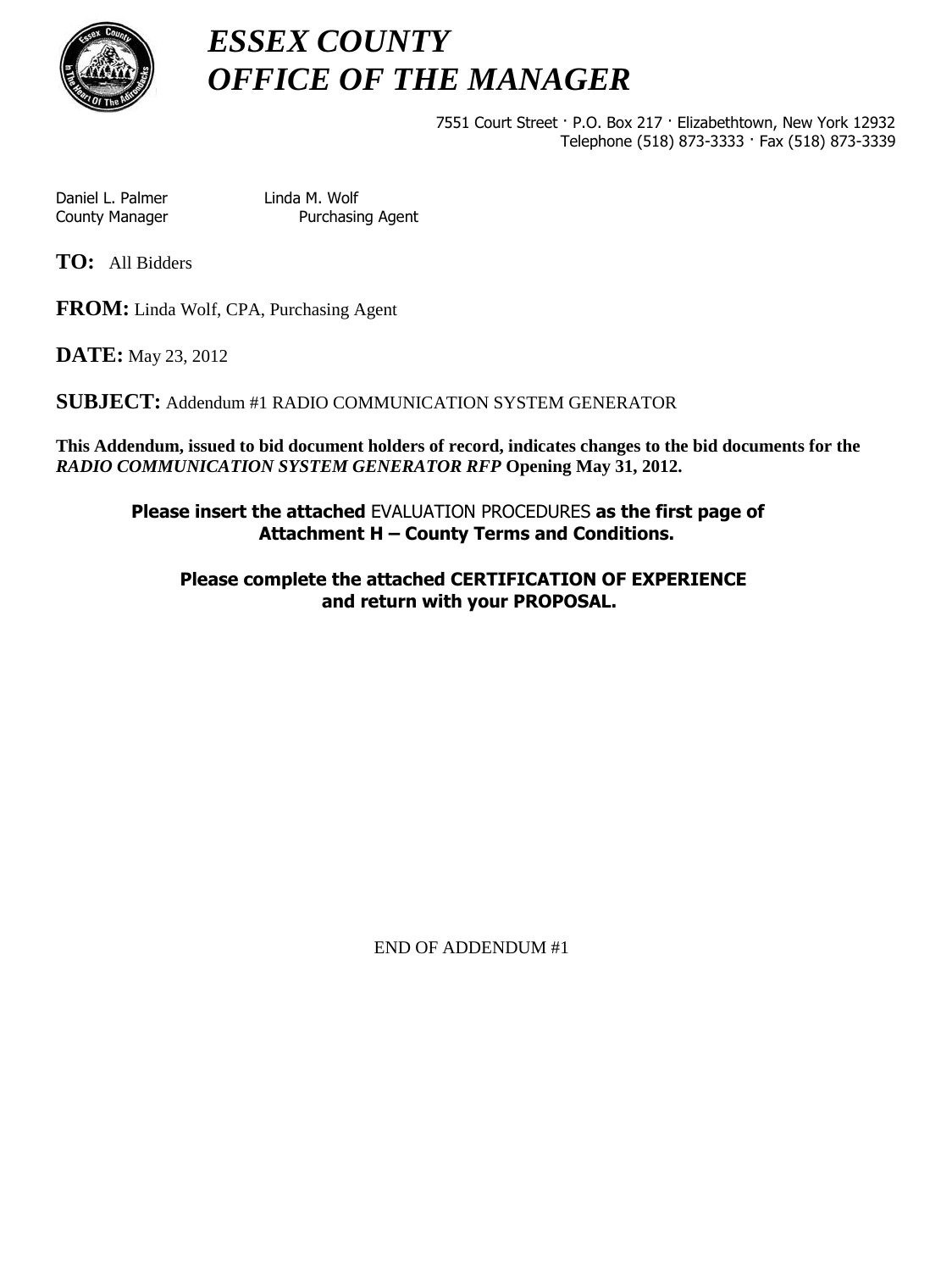# EVALUATION PROCEDURES

 $\overline{\phantom{a}}$ 

#### A. Review of Proposals

The Selection Committee will review qualifications of the proposals. Firms with unacceptably low technical qualifications will be eliminated from further consideration.

After the qualifications for each firm has been established, the dollar cost bid will be examined.

The County reserves the rights to retain all proposals submitted and use any idea in a proposal regardless of whether that proposal is selected.

#### B. Evaluation Criteria

Proposals will be evaluated using three sets of criteria. Firms meeting the mandatory criteria will have their proposals evaluated and scored for both technical qualifications and price. The following represent the principal selection criteria that will be considered during the evaluation process.

#### **1. Mandatory Elements**

a. The firm has no conflict of interest with regard to any other work performed by the firm for the County.

b. The firm adheres to the instructions in this request for proposal on preparing and submitting the proposal.

c. Financial Viability.

#### **2. Technical Quality (Maximum Points – 80)**

Expertise and Experience (maximum points – 80)

(i) The proposer's past experience and performance on comparable local governmental engagements.

- (ii) The work plan including timing of deliverables.
- (iii) Vendor performance guarantees.
- (iv) Warranty.

(v) Compliance with attached matrix.

### **3. Price (Maximum Points – 20)**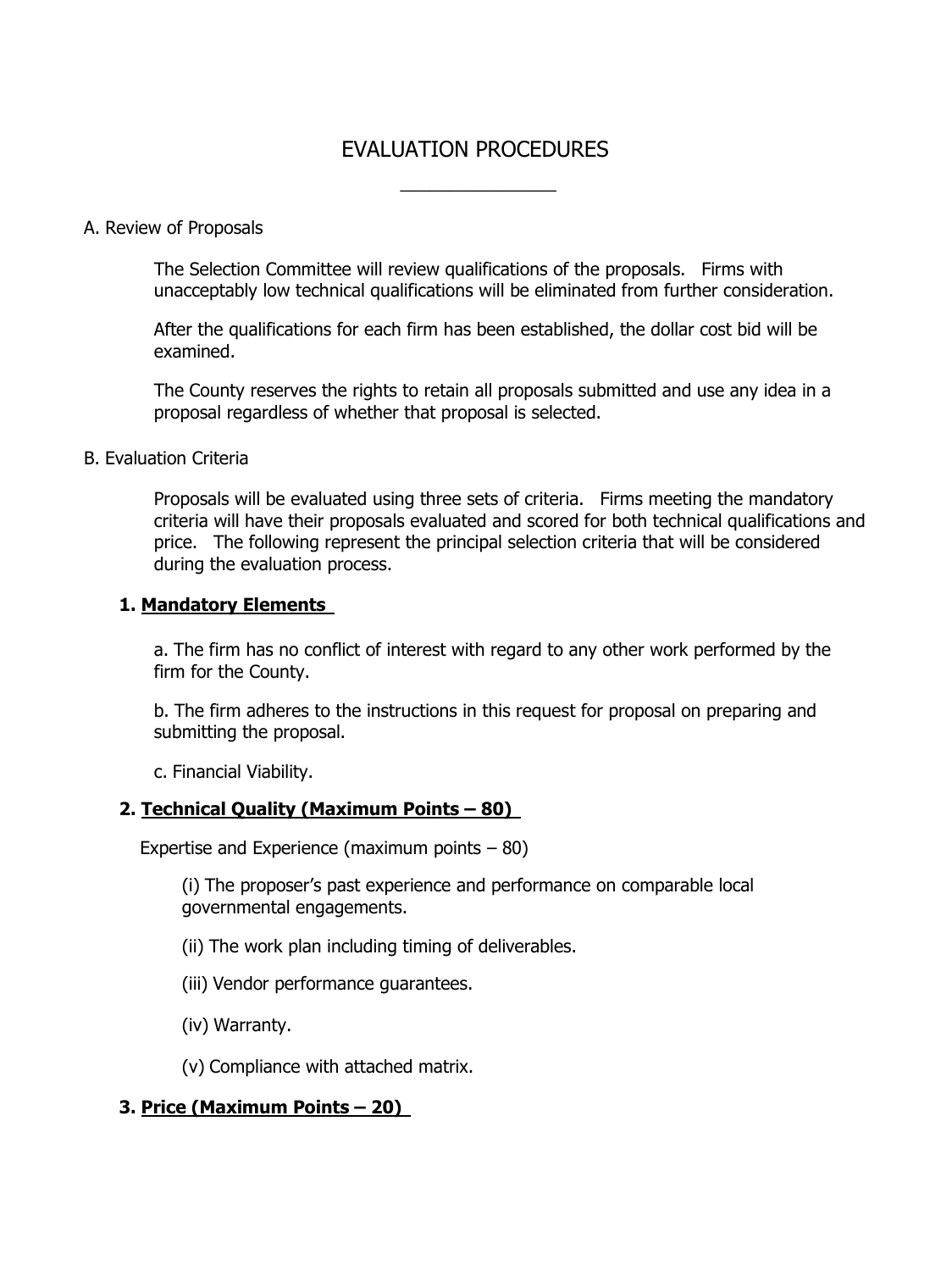Cost will not be the primary factor in the selection of a firm. The proposed price will be graded based upon the following formula:

Average Bid/Your Bid =  $X$  (whereby X can not exceed 100%)

 $X * 20$  points = Points awarded based on cost

#### C. Oral Presentations

During the evaluation process, the Selection Committee at their discretion may request any one or all firms to make oral presentations. Such presentations will provide firms with an opportunity to answer any questions that the Committee may have on a firm's proposal. Not all firms may be asked to make such oral presentations.

#### A. Right to Reject Proposals

Submission of a Proposal indicates acceptance by the firm of the conditions contained in this request for proposal unless clearly and specifically noted in the proposal submitted and confirmed in the contract between the County and the firm selected.

The County reserves the right without prejudice to reject any or all proposals.